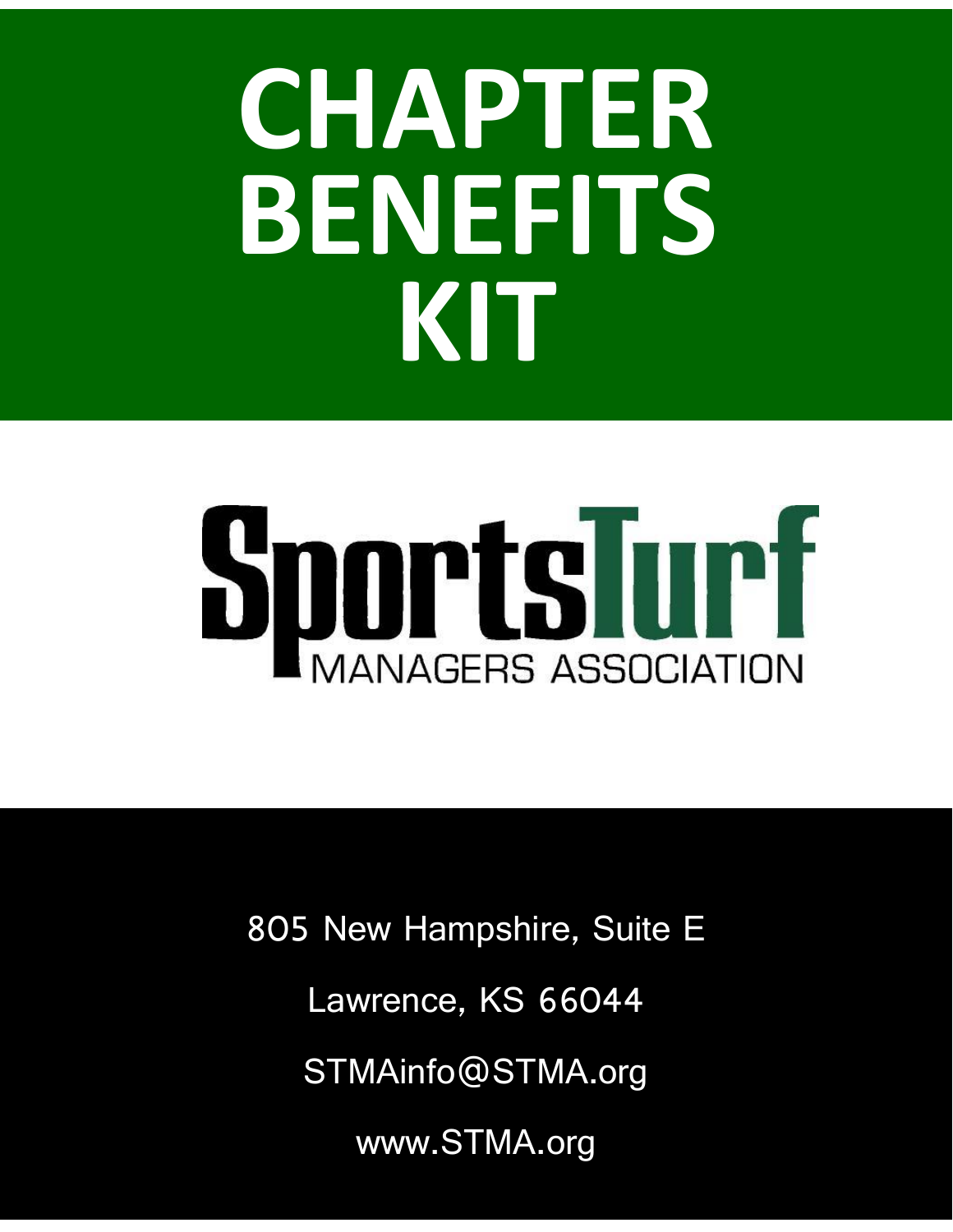### Welcome to the STMA Family of Chapters

As a STMA affiliated chapter, your chapter receives benefits not afforded to our individual members. These benefits include:

- \$500 in Chapter Development Funds
- Event liability insurance
- Free Membership for Chapter Administrator
- Two Free Conference Registrations
- Access to the National Marketing Materials and Display Booth
- Access to the National Survey Software

In this packet you will find information on each of these individual topics, plus some additional information to help you keep your chapter running smoothly. By strengthening communication between chapters and STMA Headquarters, we can provide resources to help your chapter grow and thrive. The following checklist outlines the documents in this packet:

| □ <i>SportsTurf</i> Magazine and Media Relations | . 3        |
|--------------------------------------------------|------------|
| Survey Software Information<br>$\Box$            | . 3        |
| □ Chapter Affiliation Information                | . 4        |
| □ Chapter Compliance Checklist                   | . 5        |
| □ National Display Booth                         | $\dots6$   |
| □ Chapter Sponsors                               | $\dots6$   |
| $\Box$ Insurance FAQ                             | $\ldots 7$ |
| □ Special Events Questionnaire                   | $\dots 8$  |
| □ Chapter Development Fund                       | $\cdot$ .9 |
| □ Chapter Request for Funds Form                 | $\dots$ 10 |
| □ Chapter Officers Training Session              |            |
|                                                  |            |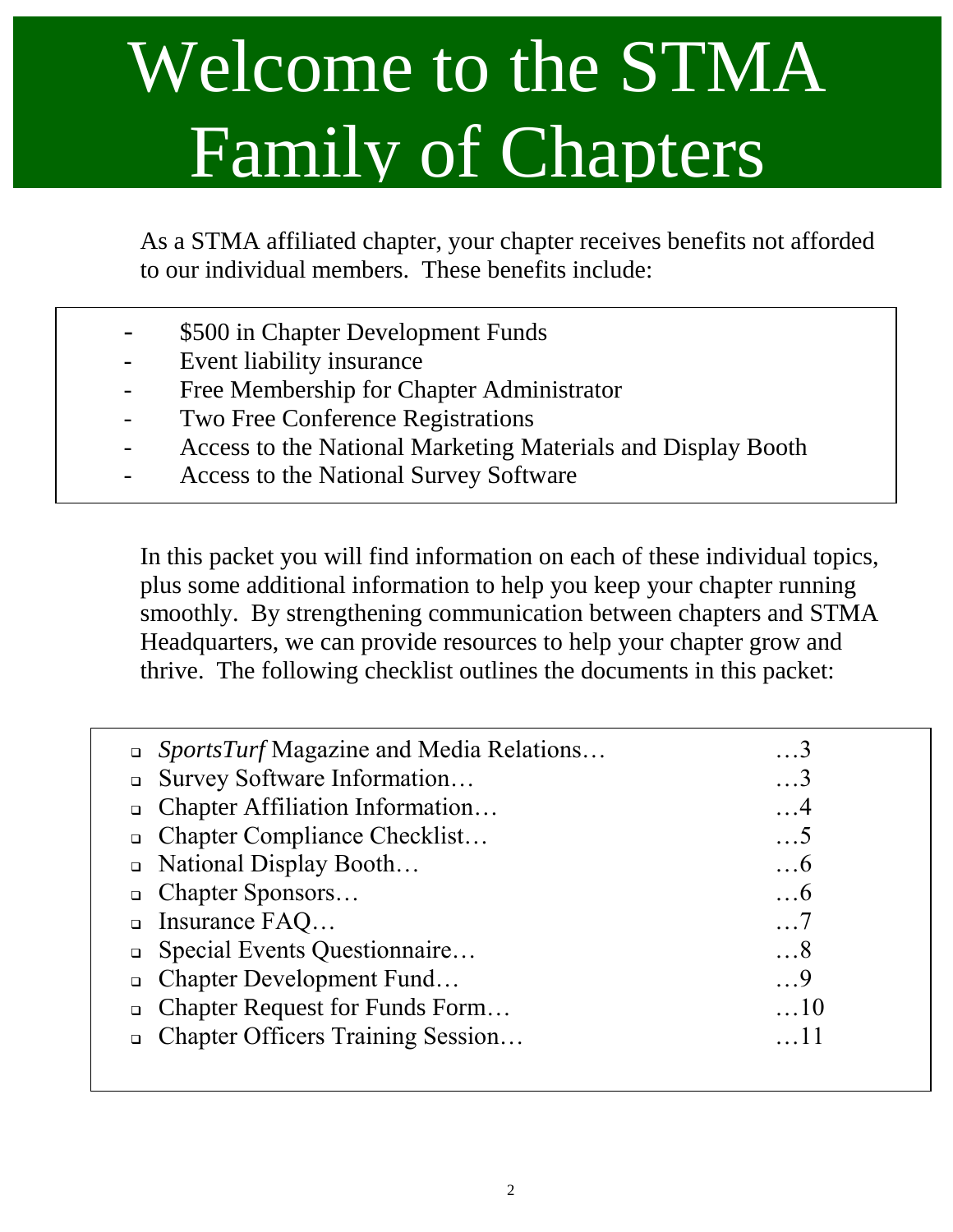### *SportsTurf* Magazine

As a benefit, current STMA chapter members receive a subscription to *SportsTurf* magazine. Each Chapter administrator or designee is responsible for electronically sending the contact information for new chapter members to SportsTurf through the specialized link provided at STMA.org.

Also, this is the time of year when many chapters' leadership changes. For those chapters whose leadership is turning over, please make sure that you keep HQ informed when those changes occur. Keep all the necessary contact information for board members up-to-date at HQ.

Please forward all chapter updates or information to:

Nora Dunnaway - STMA (800) 323-3875 ndunnaway@STMA.org

### Media Relations

In addition, STMA needs information in order to help promote your chapter events in *SportsTurf* magazine. We are always looking for short articles about your chapter events along with pictures, quotes, and advice.

When contacted by other local or national media outlets, we want you to be proud of the job you do and your organization. Always know that you can refer any questions that you are uncomfortable answering or to which you do not know the answer to STMA headquarters. Part of our charge is to promote the STMA chapters and their members, and with the hard work and dedication that our chapters and their officers and members put in, we want STMA and your chapter to shine in the media spotlight!

### Survey Software

STMA has purchased electronic survey software so that we can gather information from our members. We can offer this service to you when you need input from your chapter members. Several chapters have used this software to conduct their annual elections electronically. The software automatically compiles the results. Contact headquarters for more information.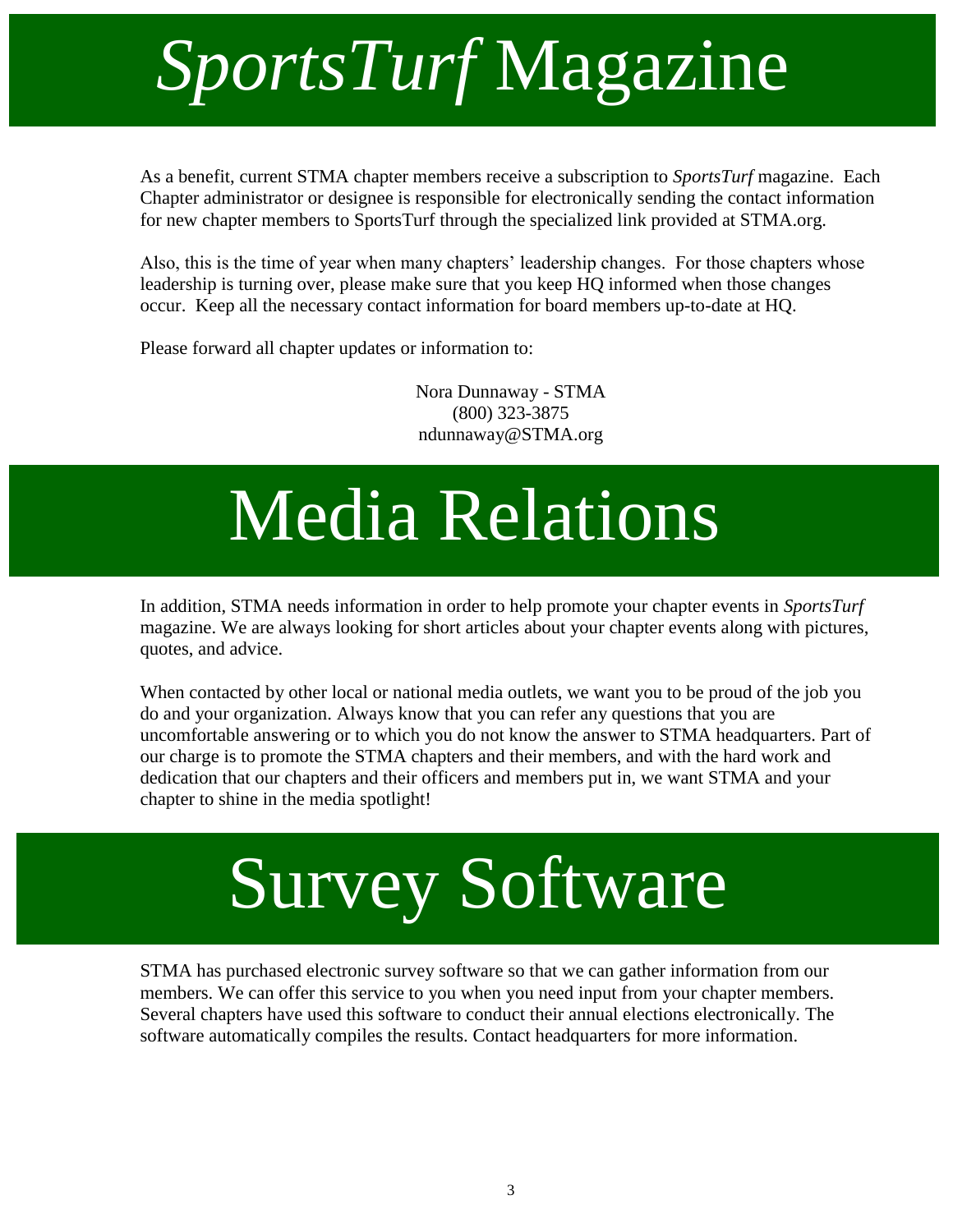### Each chapter has a speement Chapter Affiliation Fee

### **Yearly chapter affiliation fee**

Each year your chapter is required to sign an affiliation agreement and pay an affiliation fee to the STMA national office by June 1.

| <b>Standard yearly fee:</b>                                       | \$550.00 |
|-------------------------------------------------------------------|----------|
| New Chapter Initial $(1st$ year of affiliation) fee:              | \$300.00 |
| New Chapter Transition (2 <sup>nd</sup> year of affiliation) fee: | \$400.00 |

### *Your fee entitles your chapter to receive:*

- Chapter development funds available, up to \$500.00, upon request and with appropriate documentation and qualification
- *SportsTurf* magazine for each chapter member (Chapter administrator or designee is responsible for providing new chapter member information directly to SportsTurf via a special electronic link found at STMA.org)
- Chapter event liability insurance (as reqested)
- National marketing material for events
- One chapter information page on the national website
- Chapter Board training at the national conference and/or through other media
- One Free STMA membership per year for the chapter to designate
- Two Free Conference Registrations annually
- Use of survey software
- Chapter dues paid through STMA (STMA rebates those directly back to chapter)

### $\blacktriangle$ Chapter Compliance Checklist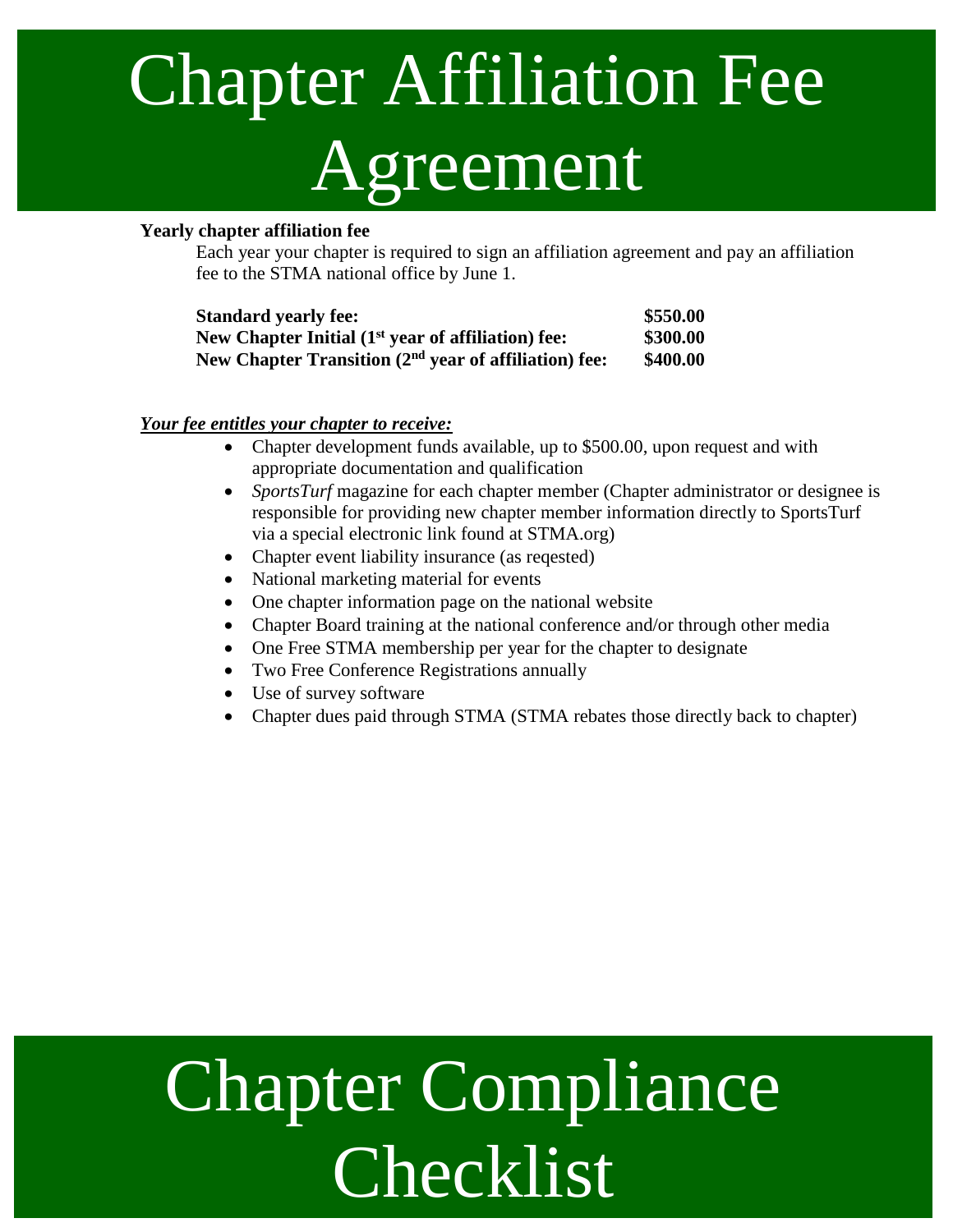To remain in compliance with the STMA chapter procedures, a chapter must:

- 1. Maintain a minimum of 25 active members.
- 2. Fill out and return your Chapter Affiliation form each year with the annual fee.
- 3. Provide a year end chapter's financial statement for the previous year (simple, unaudited).
- 4. Provide a list of your chapter officers annually.
- 5. Send an updated membership roster to Headquarters annually.
- 6. Hold a minimum of two chapter meetings per year.
- 7. File necessary reports each year with your Secretary of State to maintain your incorporation status, as required in your state.
- 8. Provide a copy of your current bylaws. Once is sufficient, unless your chapter makes changes to your bylaws. At that time, you will need to submit an updated version.
- 9. Provide a copy of your Articles of Incorporation. Once is sufficient, unless your chapter makes changes to the Articles. At that time, you will need to submit an updated version.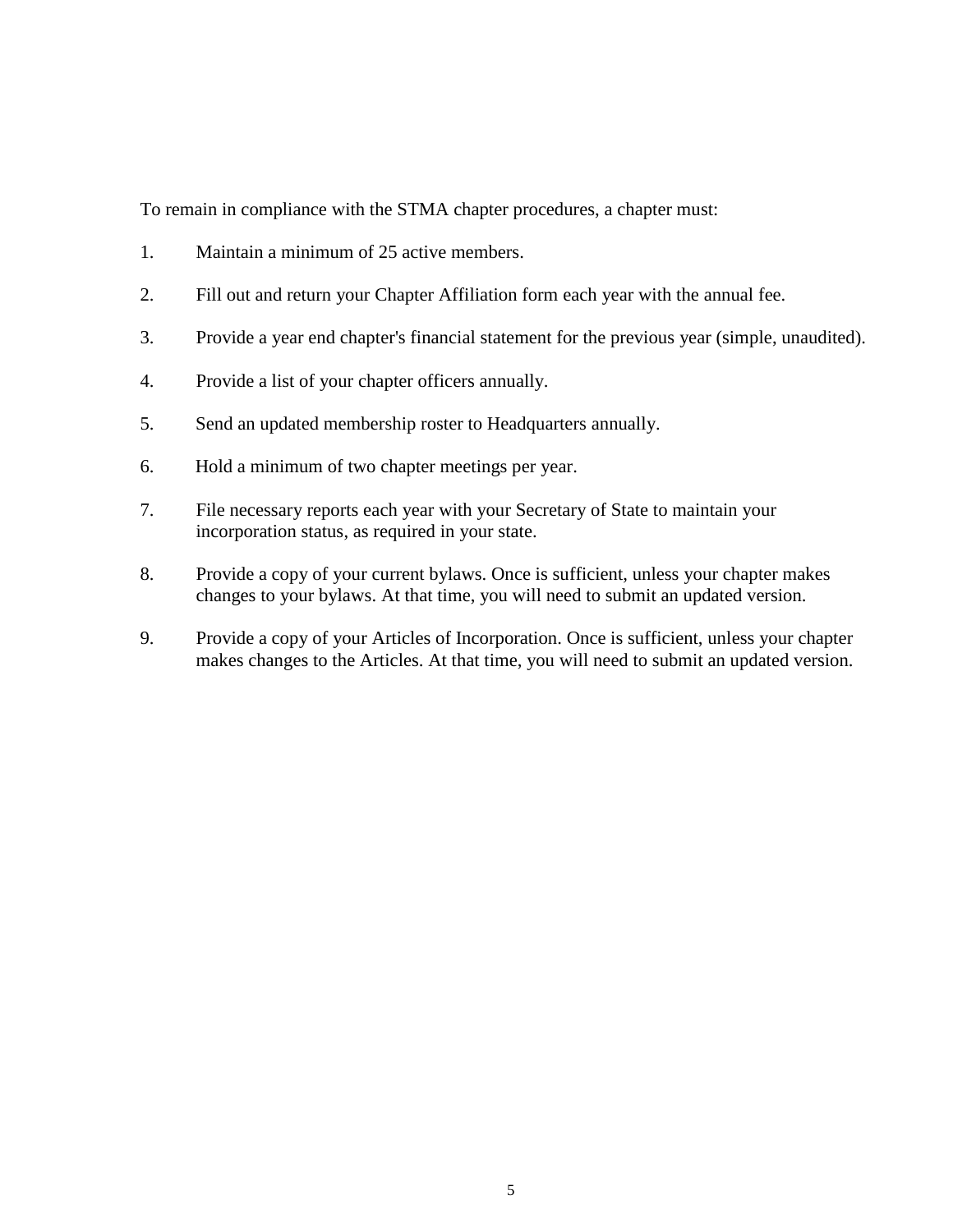### National Marketing Materials and Display Booth

To aid chapters in enhancing the image of their members, STMA has a professional display booth dedicated for use at chapter events. Chapters can utilize it for their workshops, field days, and state or regional conferences. STMA will supply national marketing materials along with the booth. Booth reservations should be made through the national STMA office and are on a first-come, first-served basis.

**Chapter cost for utilization: The cost of return shipping or shipping to another Chapter.**



STMA would like to thank the following companies for their continued support of the association and its Chapters:

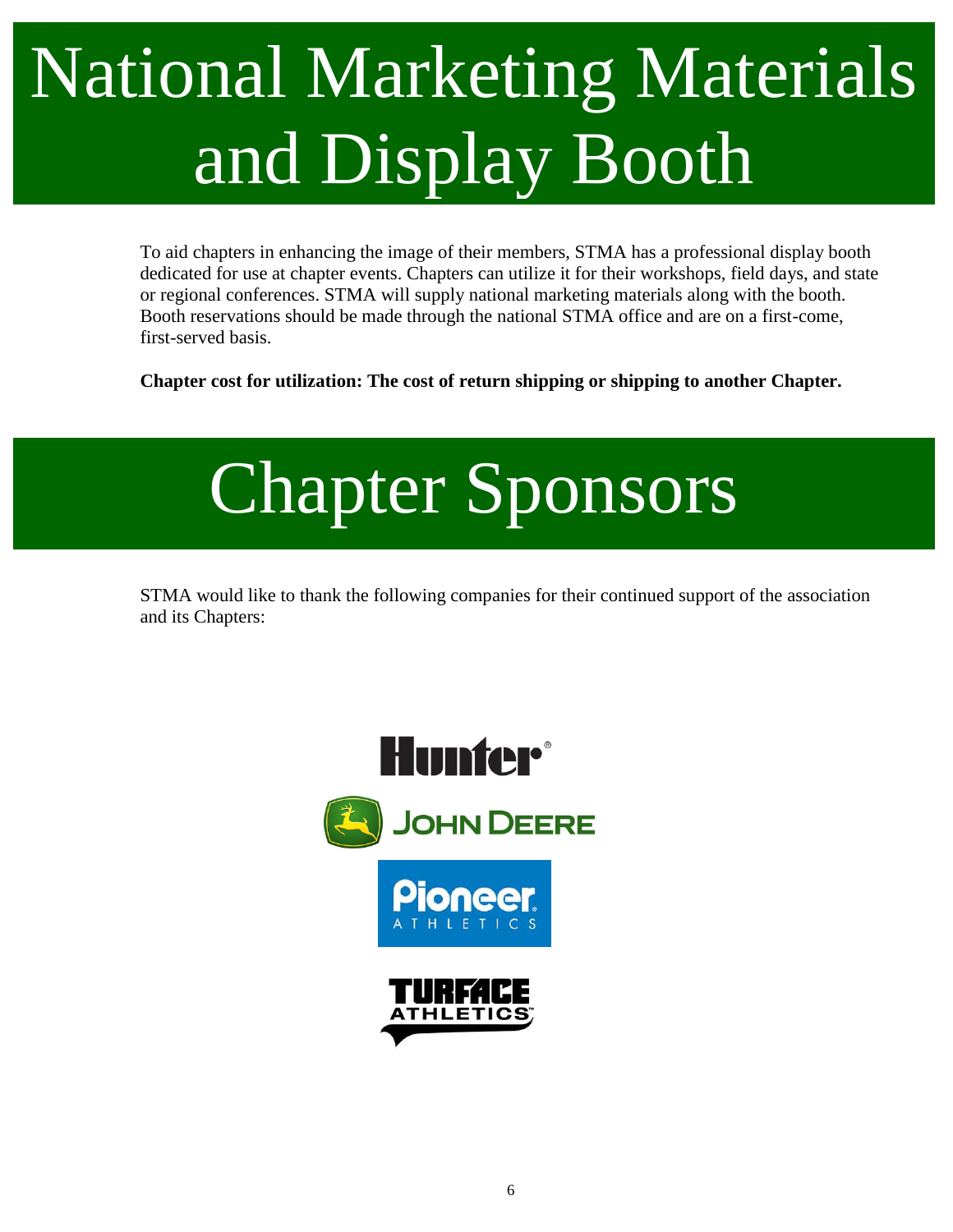### Insurance FAQ

As one of our chapter benefits, the STMA provides insurance coverage for your chapters' events – provided your chapter is in good standing with STMA. On an individual chapter basis, this insurance could cost between \$2,000-3,000. The STMA has put together a FAQ page regarding this insurance coverage.

### **Is there coverage for special events that my chapter may hold?**

Yes. The general liability policy would cover any special events that your chapter should hold (with the approval of the underwriters) including meetings, conventions, field days, and tradeshows.

### **Is there any special documentation that I may need for a special event?**

Yes, but only if the facility or organization requires you to provide a Certificate of Insurance. Also, you will need to fill out the SPECIAL EVENTS QUESTIONAIRE (SEQ) for the underwriters AT LEAST 30 DAYS PRIOR to the event for which you wish to receive coverage.

### **How can I get a certificate of insurance and the SEQ?** Go online to STMA.org

### **Return the documents to: STMA Headquarters**

805 New Hampshire, Suite E Lawrence, KS 66044 FAX 785-843-2977 STMAinfo@STMA.org

**If you have any questions, please contact STMA at (800) 323-3875.**

*STMA thanks its Chapter Sponsors:*



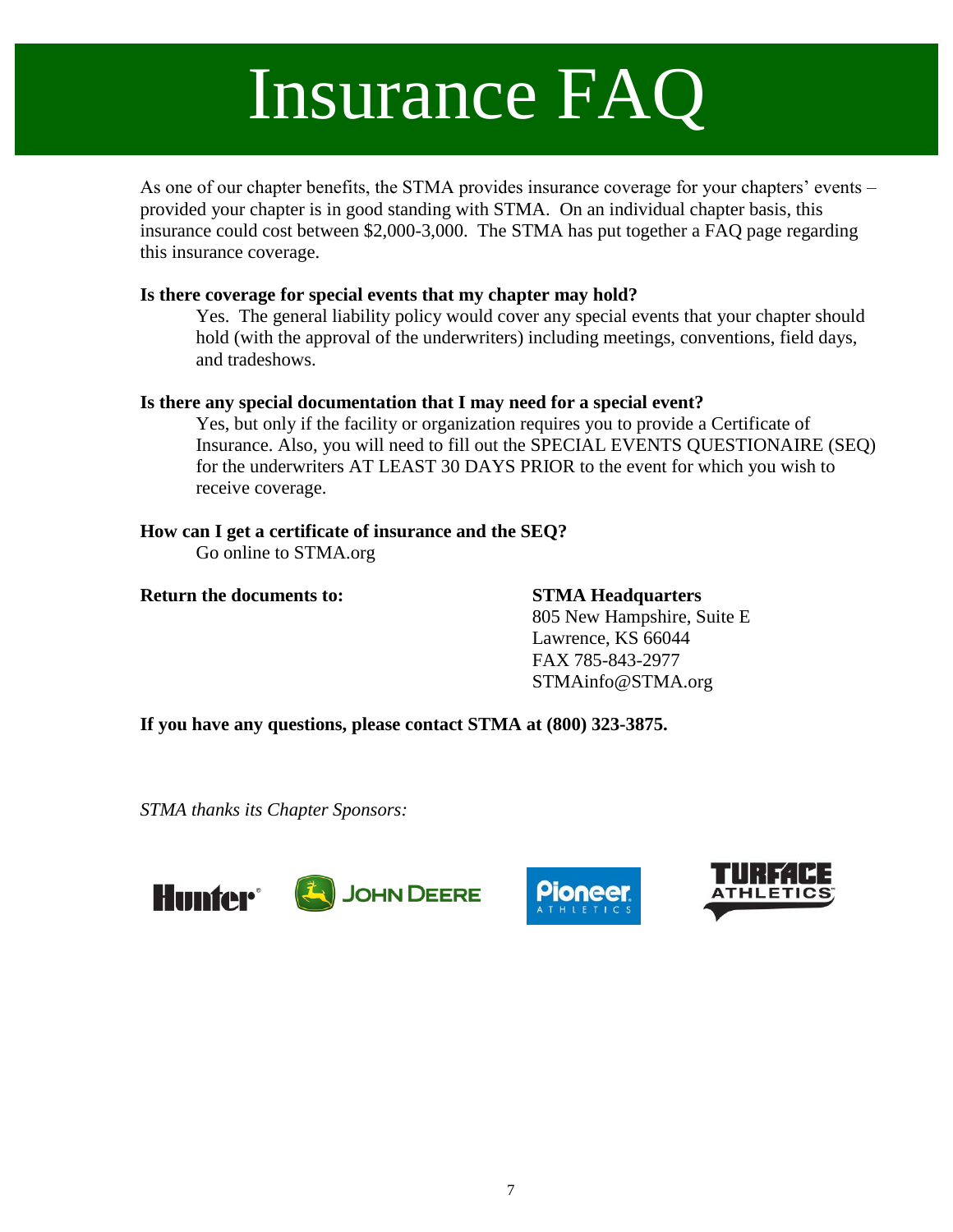### Special Event Questionnaire

### CERTIFICATE REQUESTER NAME: CERTIFICATE REQUESTER ADDRESS:

(\*1-9 Mandatory for Sponsors or Non-Sponsors, 10-21 Mandatory for Sponsors)

\_\_\_\_\_\_\_\_\_\_\_\_\_\_\_\_\_\_\_\_\_\_\_\_\_\_\_\_\_\_\_\_\_\_\_\_\_\_\_\_\_\_\_\_\_\_\_\_\_\_

- 1.\* Are you the sponsor? If not, name of the main sponsor:
- 2.\* Describe the Event (meeting, convention, seminar, reception, etc.):
- 3.\* Is anyone requesting to be named as additional insured on your policy? If yes, provide their name, address, and relationship to you and/or the Event:
- 4.\* Is a certificate of insurance required by another party?
- 5.\* Date(s) of the Event (including move-in & move-out):
- 6.\* Address of the event:
- 7.\* Have you conducted similar events in the past?
- 8.\* Expected gross receipts: \$
- 9.\* Estimated attendance:
- 10. Will event be held indoors or outdoors?
- 11. Admission to be charged: \$
- 12. Have there been any claims/losses in the past? If yes, please describe:
- 13. Describe security to be provided:
- 14. Describe first aid to be provided:
- 15. Will there be amusement activities (i.e. Rides, petting zoo, saddle animals) or fireworks?
- 16. Are exhibitors required by contract to carry their own liability insurance? If so, will they be required to provide you with evidence of GL & Workers' comp insurance?
- 17. Describe refreshments planned: Will they complimentary or purchased by guests? How will they be provided? (Caterer, hired attendants, volunteers) Describe cooking to be done:
- 18. If liquor is to be sold, list estimated receipts:
- 19. Have you agreed to hold harmless any third parties? If so, please describe:
- 20. Will you be promoting any seminars, meetings, conferences or special events during the convention/ tradeshow? If so, please provide a brief description indicating the purpose and number of attendees:
- 21. Is this for information purposes only?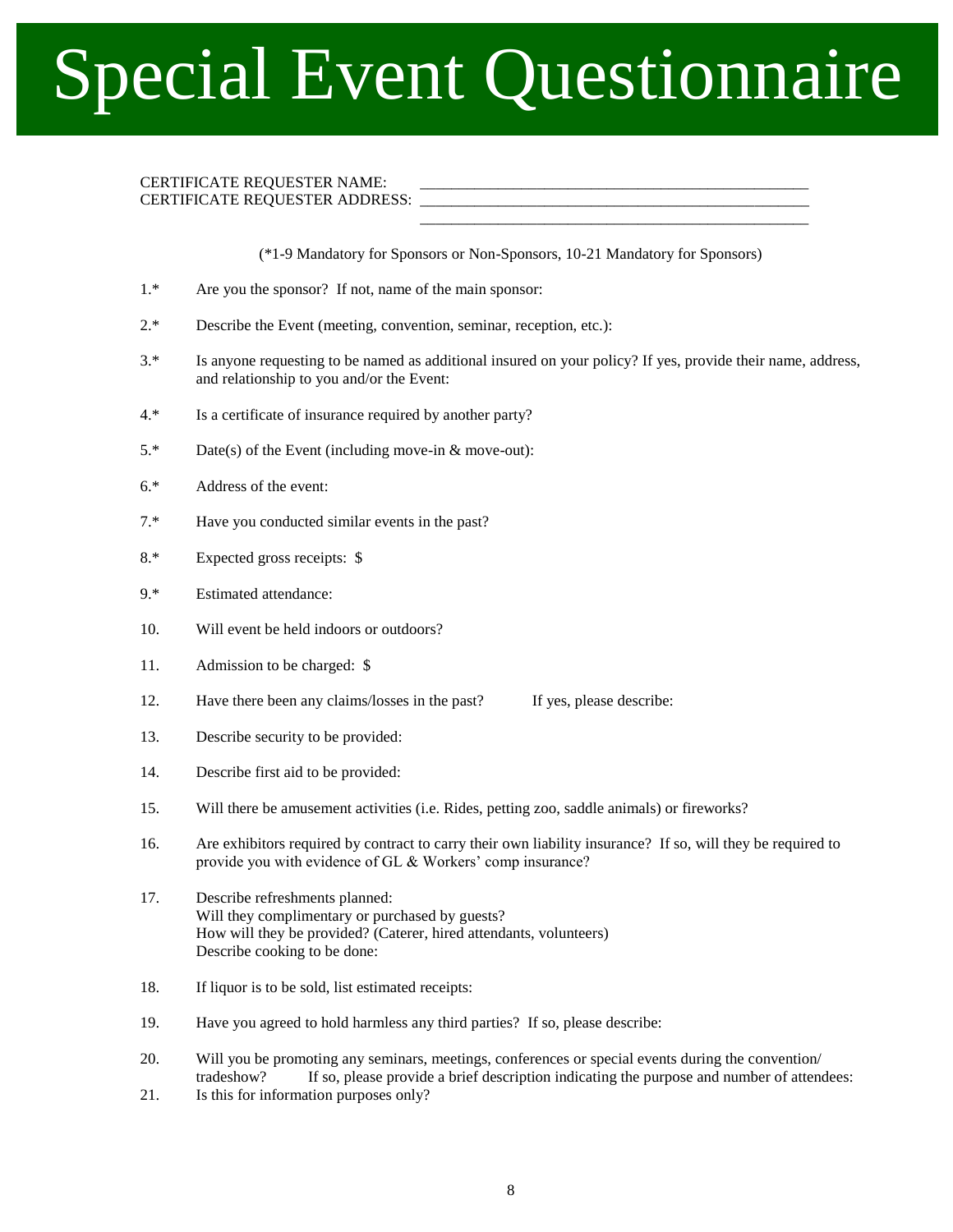### STMA Chapter Development Fund

Through the generous support of Chapter Sponsors Hunter Industries, John Deere, Pioneer Athletics and Turface Athletics, STMA maintains a "Chapter Relations Fund". Included in that fund are monies earmarked for "Chapter Development". Each Chapter has \$500 allocated from the Chapter Development Fund to use for a broad range of items and services. The Fund may be used for multiple items (up to \$500 total) or to offset the cost of a big-ticket item.

The Chapter Development Fund is used "for the enhancement of Chapter Membership through educational programs, improved administration and/or the betterment of the Chapter."

Examples of Qualifying Expenses up to \$500 maximum include:

- Speaker(s) for a Chapter's educational event, including STMA Board members or CEO. The fund can cover speaker fees, travel expenses, accommodations, meals and/or per diem.
- Procurement of office equipment, i.e. as personal computer, printer or copier, and software
- Website design, maintenance and hosting fees.
- Procurement of mailing lists.
- Procurement of a Chapter Banner and signage.
- Development of a Chapter Logo.
- Printing and mailing expenses for the Chapter newsletter or magazine.
- Travel expenses for a Chapter Representative to attend Chapter Officers Training (COTS) at the STMA Annual Conference.
- To support of a Chapter Student Turf Challenge Team(s) at the STMA Annual Conference with expenses such as travel, accommodations, and meals.

Examples of Unqualified Expenses:

- Salaries for Chapter Administrative Assistants.
- Procurement of resale items.
- Procurement of apparel for Board of Directors or other Chapter Members.
- Used in lieu of the Chapter Affiliation Fee.

### **PROCESS**

The Chapter *must* be "in good standing" to qualify for the Chapter Development Fund.

- Chapter applies for funds with a Chapter Development Fund Application. Deadline for submission(s) is November 1. A separate form is required for each request.
- Form is submitted to STMA headquarters electronically, fax or mail with receipts.
- STMA reviews the application to be certain that the expense qualifies and issues a check to the chapter.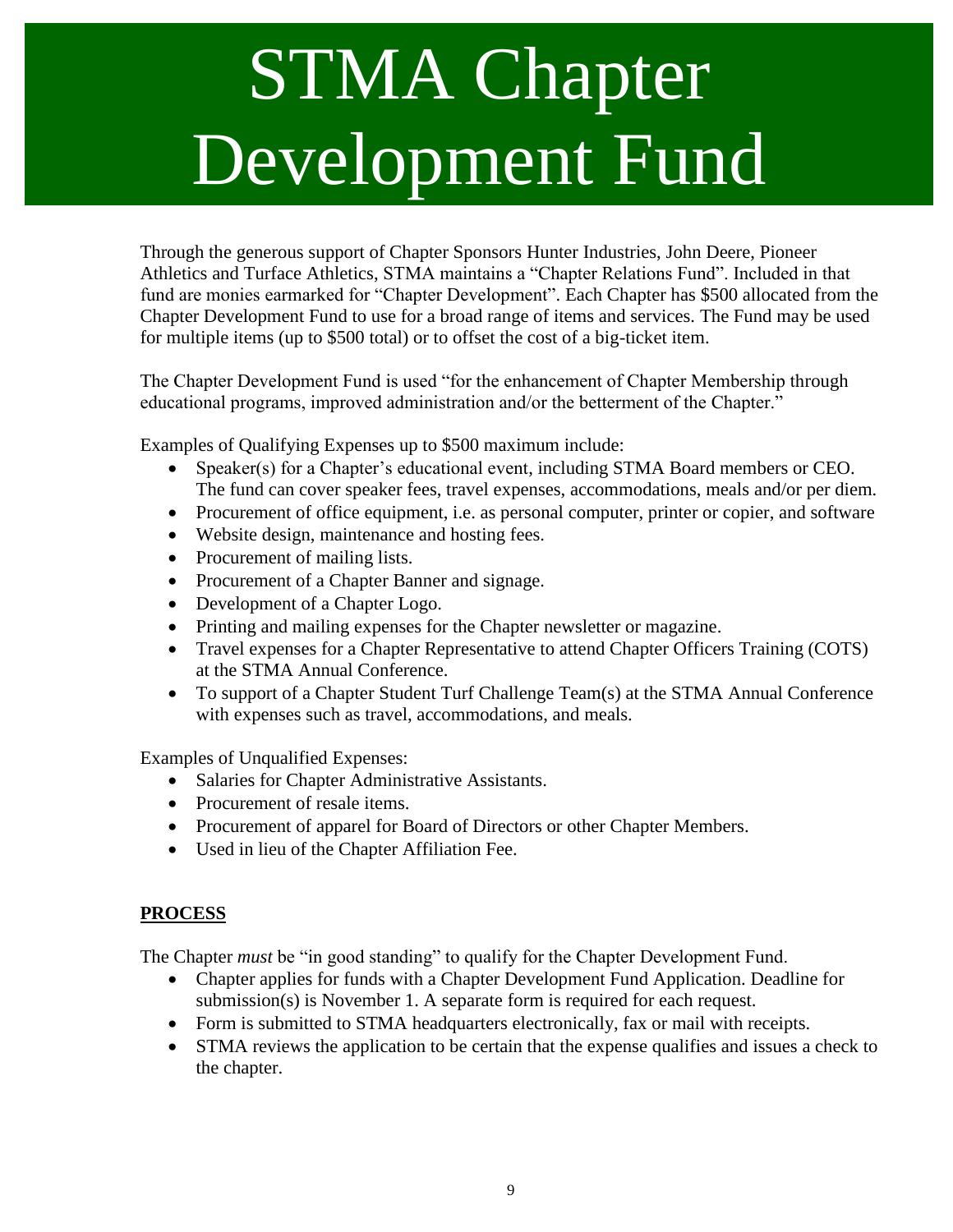### Chapter Request for Funds Form

| Chapter Name: 2008. Chapter Name: 2008. Chapter Name: 2008. Chapter Name: 2008. Chapter Name: 2008. Chapter Name: 2008. Chapter Name: 2008. Chapter Name: 2008. Chapter Name: 2008. Chapter Name: 2008. Chapter Name: 2008. Ch |  |
|--------------------------------------------------------------------------------------------------------------------------------------------------------------------------------------------------------------------------------|--|
| Submittal Date: New York: New York: New York: New York: New York: New York: New York: New York: New York: New York: New York: New York: New York: New York: New York: New York: New York: New York: New York: New York: New Yo |  |
|                                                                                                                                                                                                                                |  |
| Chapter President's contact information:                                                                                                                                                                                       |  |
| Presidents Name: New York Changes and Security and Security and Security and Security and Security and Security and Security and Security and Security and Security and Security and Security and Security and Security and Se |  |
|                                                                                                                                                                                                                                |  |
|                                                                                                                                                                                                                                |  |
|                                                                                                                                                                                                                                |  |
| Phone:                                                                                                                                                                                                                         |  |
| Fax:                                                                                                                                                                                                                           |  |
|                                                                                                                                                                                                                                |  |
|                                                                                                                                                                                                                                |  |
| Amount of Funds Requested (itemize for more than one request): \$                                                                                                                                                              |  |
|                                                                                                                                                                                                                                |  |
| Briefly explain the reason for the request(s): __________________________________                                                                                                                                              |  |
|                                                                                                                                                                                                                                |  |
|                                                                                                                                                                                                                                |  |
|                                                                                                                                                                                                                                |  |
|                                                                                                                                                                                                                                |  |

- *Chapter Relations Committee Use Only:*
- Date received: Date approved:
- Date declined: \_\_\_\_\_



**Fax to:** 785-843-2977 **Mail to:** STMA, 805 New Hampshire, Ste. E, Lawrence, KS 66044